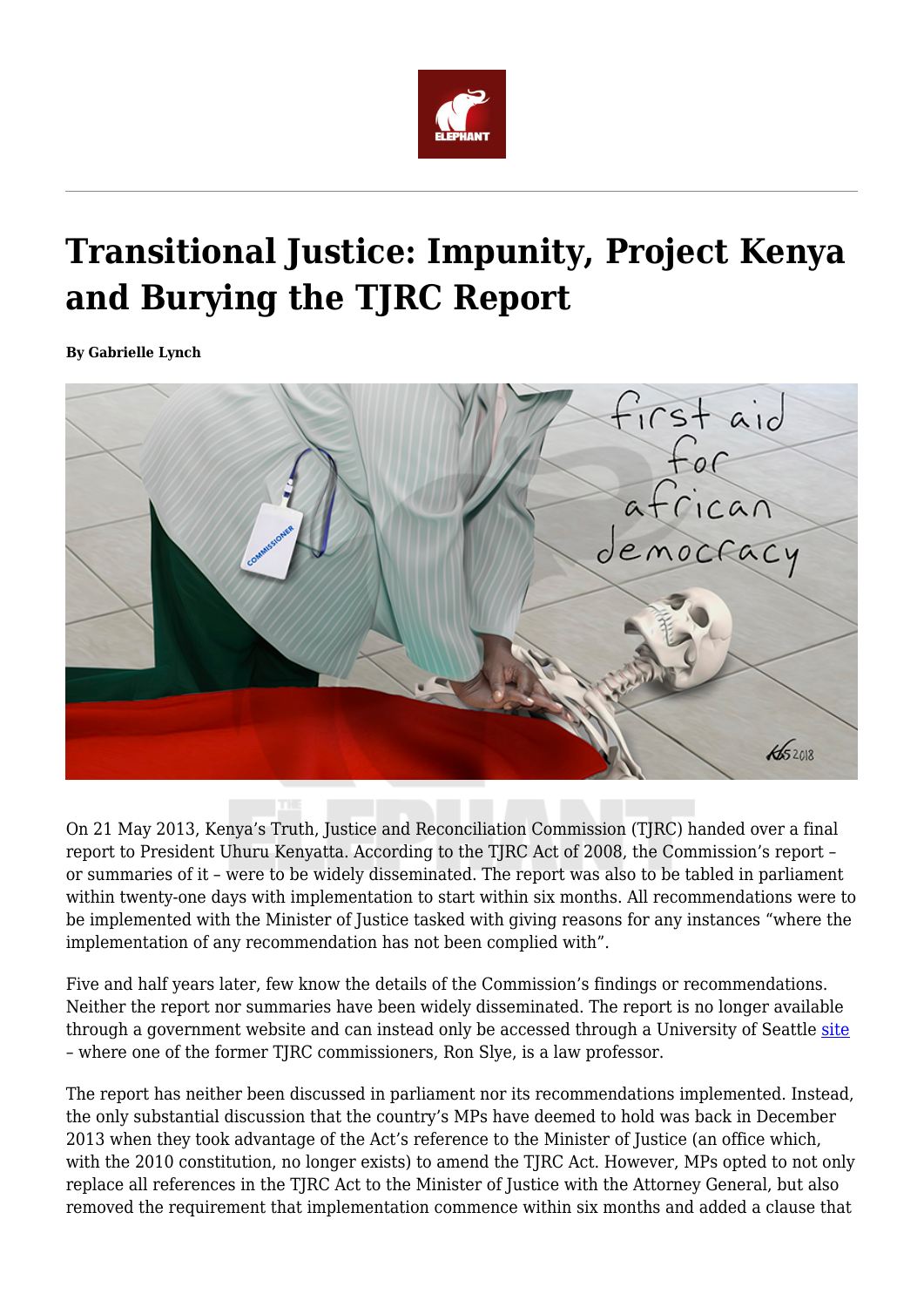required the TJRC report to be considered by the National Assembly.

Five and half years later, few know the details of the Commission's findings or recommendations. Neither the report nor summaries have been widely disseminated. The report is no longer available through a government website and can instead only be accessed through a University of Seattle site – where one of the former TJRC commissioners, Ron Slye, is a law professor.

This record of non-implementation is hardly surprising. Kenya has a long history of commissions of inquiry that have looked into everything from "ethnic clashes" to irregular land allocations and grand corruption scandals to devil worship. However, all share one common theme: the reports are generally only read by academics and activists and their recommendations have been ignored by successive governments.

The fate of the TJRC report is rendered even less surprising when one considers the [credibility crisis](https://www.justicetribune.com/articles/kenya-truth-commission-under-fire) that surrounded the chairman, the late Bethuel Kiplagat; the limited coverage given to its public hearings by the country's media; and controversy that surrounded the report's submission. The latter due to a dissenting opinion issued by the TJRC's three international commissioners who claimed that the Office of the President had pressurised the Commission to delete sections of the land chapter, which had adversely mentioned President Uhuru Kenyatta's father and Kenya's first president, Jomo Kenyatta.

That the TIRC's report would gather dust in a government archive was thus perhaps predictable, but does it matter? Is it ok to forget the report and its recommendations? Is it perhaps even a good thing to forget and "move on" in the interests of peace and unity?

I believe that the TJRC report should be discussed. This is a belief drawn from close research of the Commission's work, which – together with an analysis of the International Criminal Court's intervention – provides the focus for a new book on [Performances of Injustice: The Politics of Truth,](https://www.cambridge.org/core/books/performances-of-injustice/B74DCE995FB6F9DCB1AD4C3BECC07323%23fndtn-information) [Justice and Reconciliation in Kenya.](https://www.cambridge.org/core/books/performances-of-injustice/B74DCE995FB6F9DCB1AD4C3BECC07323%23fndtn-information)

While many Kenyans were sceptical of the TJRC from the outset, many others opted to engage with the process. In fact, the Commission collected more statements than any other truth commission to date – over 40,000 in total – alongside 1,500 memoranda. It also held public, women's and closeddoor hearings in 35 locations around the country, adversely mentioned person (AMP) hearings in Nairobi and in western Kenya, and a series of thematic hearings.

Moreover, while many who spoke before the Commission valued the opportunity to speak and be heard, most engaged in the hope that further action would be taken. As one woman explained after a women's hearing in Nakuru, she was glad that she had spoken as now the Commission would "come in and help". This call for help and for justice was repeated everywhere that the Commission travelled as victims called for truth and acknowledgement, but also for reparations and prosecutions.

The Commission collected more statements than any other Truth Commission to date – over 40,000 in total – alongside 1,500 memoranda. It also held public, women's and closed-door hearings in 35 locations around the country, adversely mentioned personhearings in Nairobi and in western Kenya, and a series of thematic hearings.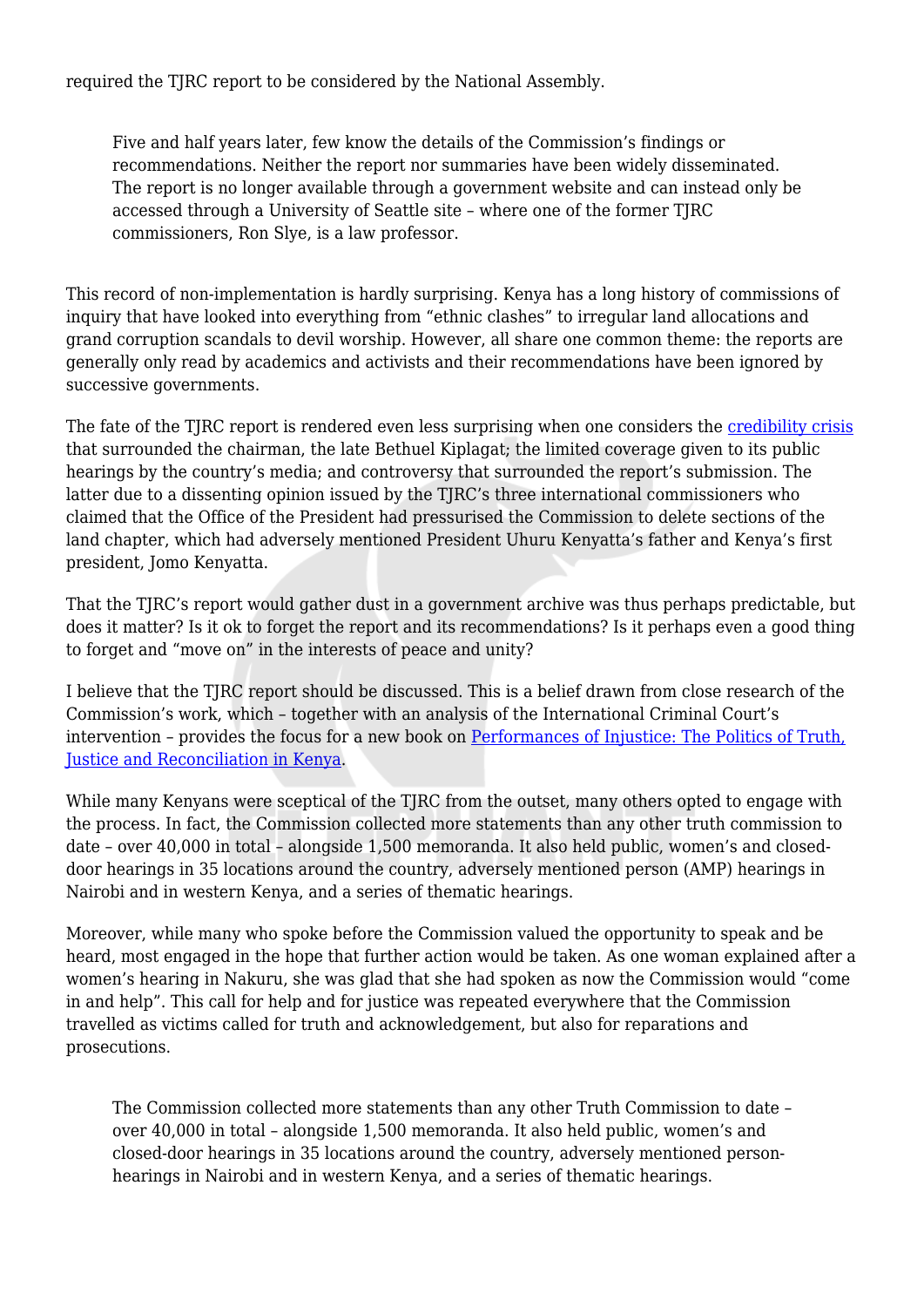Those who gave testimony spoke of the past, but also of how the past continues to impact upon the present and likely futures. As victims of state torture recalled, for example, how they lost their jobs and were unable to send their children to good schools; while those displaced during election-related violence spoke of the loss of breadwinners and livelihoods and of the daily challenges of trying to feed, house, and educate their families. The past clearly also lived on in victims' testimonies through fears of repetition and, for far too many, the ongoing injustice of a lack of redress, the ongoing nature of many issues discussed, and new injustices suffered.

Given this reality, to ignore the engagement and pleas of so many would be a further injustice to those who participated. It is also to ignore the reasons why a TIRC was established in the first place, namely, to address a history of past injustice, improve state-society and inter-ethnic relations, and guard against future violence.

This links to another reason why it is important to return to the Commission's report and to its recommendations and findings: namely, to try and counter Kenya's embedded culture of impunity.

This was certainly one of the TJRC's aims. However, if the Commission's findings and recommendations are neglected then the process will actually have served to advance, rather than counter, a culture of impunity.

This reality was evident during my attendance at the TJRC's Adversely Mentioned Persons hearings when I heard little that was new; I heard not a single admission of personal responsibility or quilt. Instead, testimonies were characterised by five discursive strands of responsibility denied: denial through a transfer of responsibility, denial through a questioning of sources, denial through amnesia, denial through a reinterpretation of events and an assertion of victimhood, and denial that events constituted a wrongdoing.

However, while AMPs denied responsibility, none denied that injustices had occurred. As a result, while the hearings provided little clarity on how and why a series of reported events may have occurred, they did recognise past injustice. In this way, they provided a public enactment of impunity: Kenya's history was replete with injustice, but AMPs were unwilling to shoulder any responsibility for it.

During my attendance at the TJRC's Adversely Mentioned Persons hearings…I heard little that was new; I heard not a single admission of personal responsibility or guilt. Instead, testimonies were characterised by…denial…

These realities are connected to the substance of the final report, which offers a wide range of recommendations. These include a list of individuals who should be further investigated, prosecuted, or face lustration (or a ban on holding public office); recommendations on institutional and constitutional reforms; and a detailed reparations framework. However, while these recommendations take up much of Volume 4, the bulk of the over 2,000-page report focuses on a thematic discussion of Kenya's past. Admittedly, this account is of varied quality, but it still provides an important overview of Kenya's history that is worth discussing and engaging with. In turn, the TJRC's recommendations should – as required by the initial Act – either be implemented or clear reasons be given for any areas of non-implementation.

To say that we should return to the TJRC is thus not to suggest that the process or report are perfect. Far from it. The idea of holding hearings in public was largely lost for a variety of reasons: limited media and public engagement; the Commission suffered from an ongoing controversy around the chairman; the report is largely silent on key injustices, such as extra-judicial killings; the